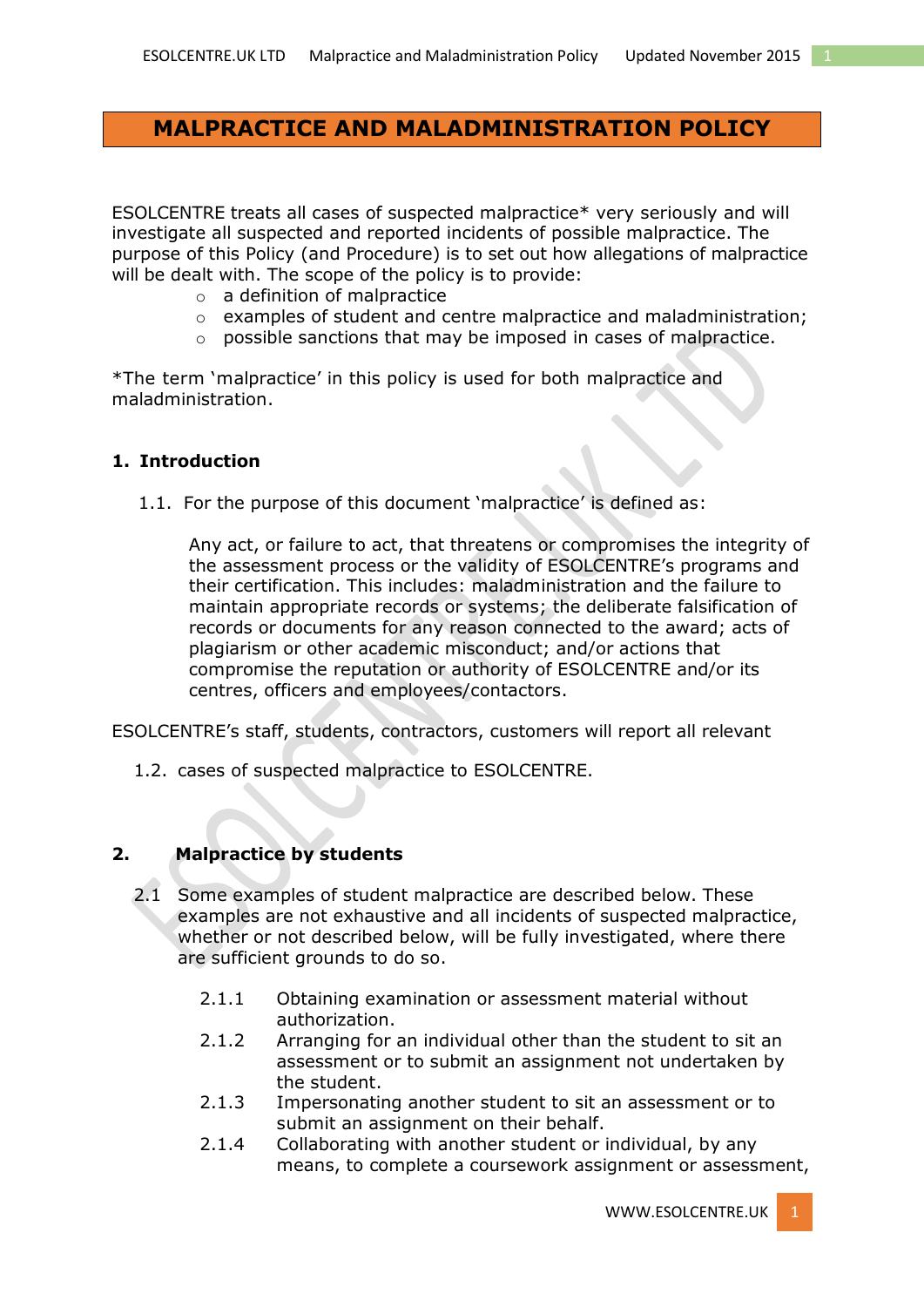unless it has been clearly stated that such collaboration is permitted.

- 2.1.5 Damaging another student's work.
- 2.1.6 Inclusion of inappropriate or offensive material in coursework assignments or assessment scripts.
- 2.1.7 Failure to comply with published ESOLCENTRE's assessment/ examination regulations.
- 2.1.8 Disruptive behaviour or unacceptable conduct, including the use of offensive language, at centre or assessment venue (including aggressive or offensive language or behaviour).
- 2.1.9 Producing, using or allowing the use of forged or falsified documentation, including but not limited to:
	- a) personal identification;
	- b) supporting evidence provided for reasonable adjustment or special consideration applications; and
	- c) esolcentre results documentation, including certificates.

2.1.10 Falsely obtaining, by any means, an ESOLCENTRE certificate. Misrepresentation or plagiarism

2.1.11 Fraudulent claims for special consideration while studying.

## **3. Malpractice by centre employees, contractors and partners**

- 3.1. Examples of malpractice by, teachers, tutors and other officers are listed below. These examples are not exhaustive and all incidents of suspected malpractice, whether or not described below, will be fully investigated, where there are sufficient grounds to do so.
	- 3.1.1. Failure to adhere to the relevant ESOLCENTRE regulations and procedures, including those relating to centre approval, security undertaking and monitoring requirements as set out by ESOLCENTRE.
	- 3.1.2. Knowingly allowing an individual to impersonate a student.
	- 3.1.3. Allowing a student to copy another student's assignment work, or allowing a student to let their own work be copied.
	- 3.1.4. Allowing students to work collaboratively during an assignment assessment, unless specified in the assignment guidelines.
	- 3.1.5. Completing an assessed assignment for a student or providing them with assistance beyond that 'normally' expected.
	- 3.1.6. Damaging a student's work.
	- 3.1.7. Disruptive behaviour or unacceptable conduct, including the use of offensive language (including aggressive or offensive language or behaviour).
	- 3.1.8. Allowing disruptive behaviour or unacceptable conduct at the centre to go unchallenged, for example, aggressive or offensive language or behaviour.
	- 3.1.9. Divulging any information relating to student performance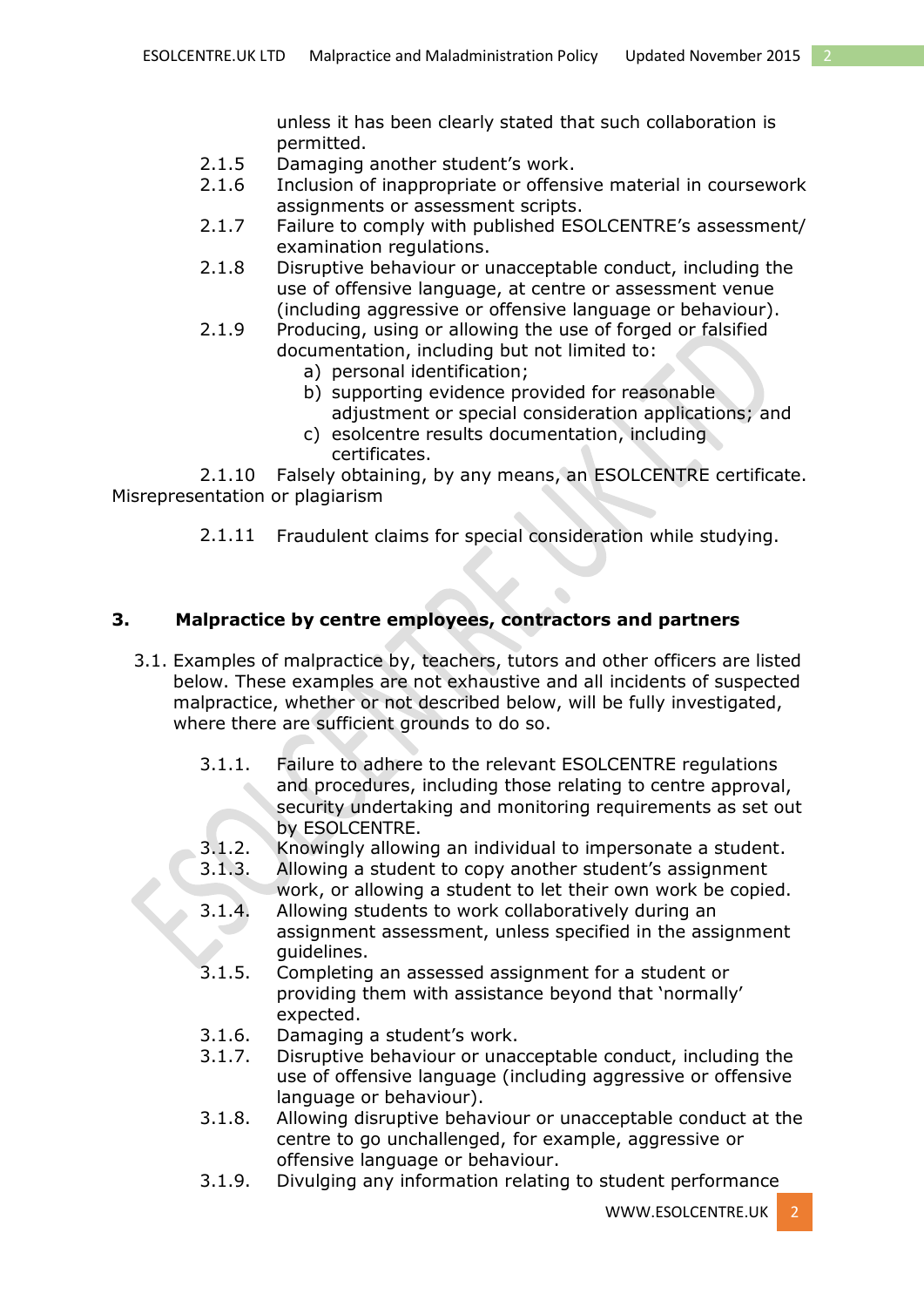and / or results to anyone other than the student.

- 3.1.10. Producing, using or allowing the use of forged or falsified documentation, including but not limited to:
	- a) personal identification;
	- b) supporting evidence provided for reasonable adjustment or special consideration applications; and
	- c) ESOLCENTRE results documentation, including certificates
- 3.1.11. Falsely obtaining by any means a ESOLCENTRE certificate.
- 3.1.12. Failing to report a suspected case of student malpractice, including plagiarism, to ESOLCENTRE.

### **4. Possible malpractice sanctions**

- 4.1. Following an investigation, if a case of malpractice is upheld, may impose sanctions or other penalties on the individual(s) concerned. Any sanctions imposed will reflect the seriousness of the malpractice that has occurred.
- 4.2. Listed below are examples of sanctions that may be applied to a student, or to a teacher, tutor or other officer who has had a case of malpractice upheld against them. Please note that this list is not exhaustive and other sanctions may be applied on a case-by-case basis.

### **Possible study centre sanctions that may be applied to students**

- a) A written warning about future conduct.
- b) Notification to an employer, regulator or the police.
- c) Removal from the course.
- d) A fine

### **Possible sanctions that may be applied to teachers, tutors assessor, and other officers**

- a) A written warning about future conduct.
- b) Imposition of special conditions for the future involvement of the individual(s) in the conduct, teaching, supervision or administration of students and/or assessments.
- c) Informing any other organisation known to employ the individual in relation to ESOLCENTRE courses or assessments of the outcome of the case.
- d) ESOLCENTRE may carry out unannounced monitoring of the working practices of the individual(s) concerned.
- e) Dismissal.
- f) A fine

## **Procedure**

### **5. Reporting a suspected case of malpractice**

5.1. This process applies to, teachers, tutors, assessors, students and other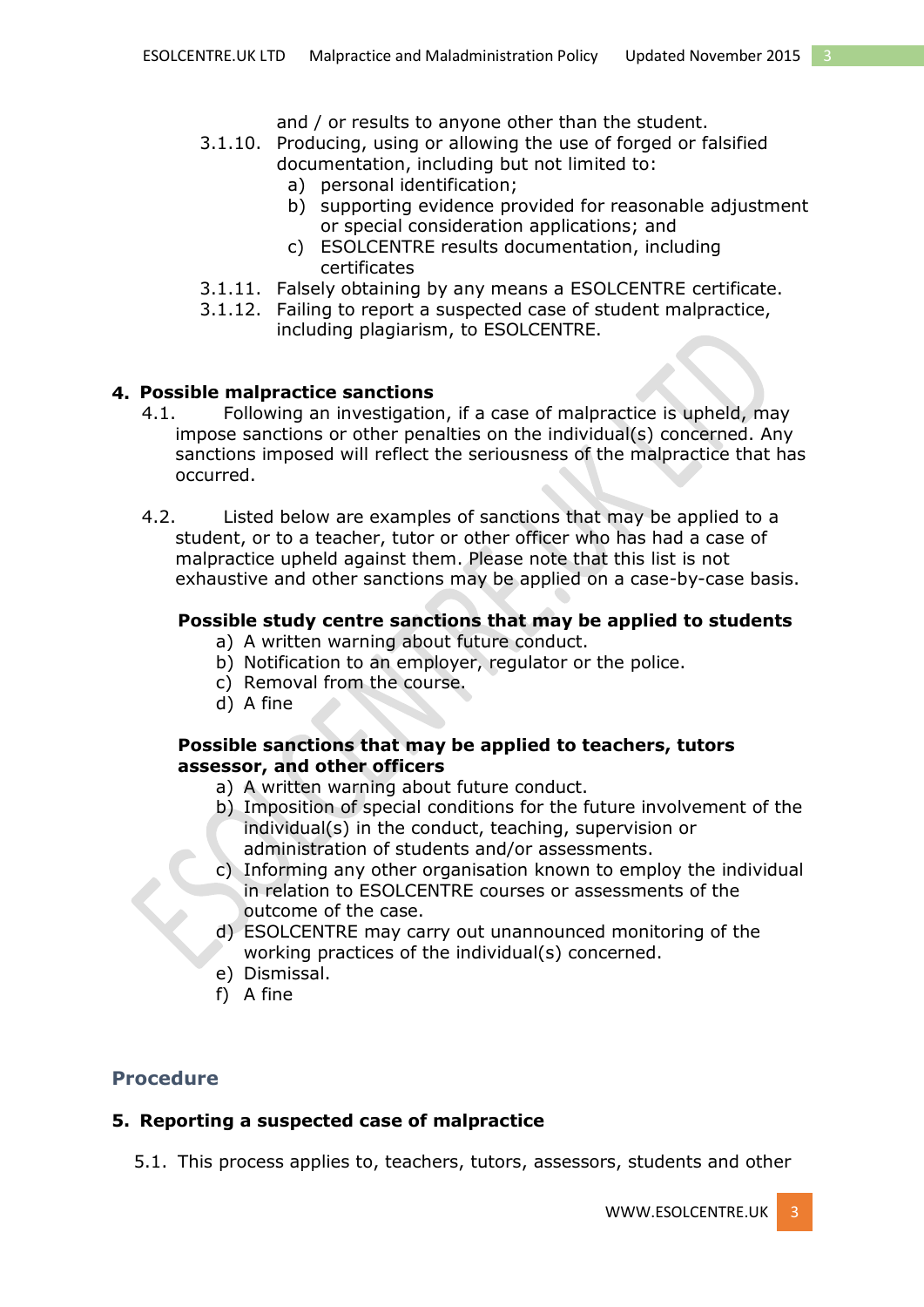staff, and to any reporting of malpractice by a third party or individual who wishes to remain anonymous.

- 5.2. Any case of suspected malpractice should be reported in the first instance to ESOLCENTRE's Director*.*
- 5.3. A written report should then be sent to the person identified in 5.2, clearly identifying the factual information, including statements from other individuals involved and / or affected, any evidence obtained, and any recommended actions that have been taken in relation to the incident.
- 5.4. Suspected malpractice must be reported as soon as possible to the person identified in 5.2, and at the latest within two working days from its discovery. Where the suspected malpractice has taken place in an assessment/examination, the incident must be reported immediately and the appropriate steps taken as specified by.
- 5.5. Wherever possible, and provided other students are not disrupted by doing so, a student suspected of malpractice should be warned immediately that their actions may constitute malpractice, and that a report will be made to the centre.
- 5.6. In cases of suspected malpractice by centre's teachers, tutors, assessors and other officers, and any reporting of malpractice by a third party or individual who wishes to remain anonymous, the report made to the person in 5.2 should include as much information as possible, including the following:
	- a) the date time and place the alleged malpractice took place, if known.
	- b) the name of the centre teacher/tutor, invigilator or other person(s) involved
	- c) a description of the suspected malpractice; and
	- d) any available supporting evidence.

5.7 In cases of suspected malpractice reported by a third party, or an individual who wishes to remain anonymous

ESOLCENTRE will take all reasonable steps to authenticate the reported information and to investigate the alleged malpractice.

#### **6. Administering suspected cases of malpractice**

- 6.1.ESOLCENTRE will investigate each case of suspected or reported malpractice to ascertain whether malpractice has occurred. The investigation will aim to establish the full facts and circumstances. We will promptly take all reasonable steps to prevent any adverse effect that may arise as a result of the malpractice, or to mitigate any adverse effect, as far as possible, and to correct it to make sure that any action necessary to maintain the integrity of the ESOLCENTRE's programs and reputation is taken.
- 6.2. ESOLCENTRE will acknowledge all reports of suspected malpractice